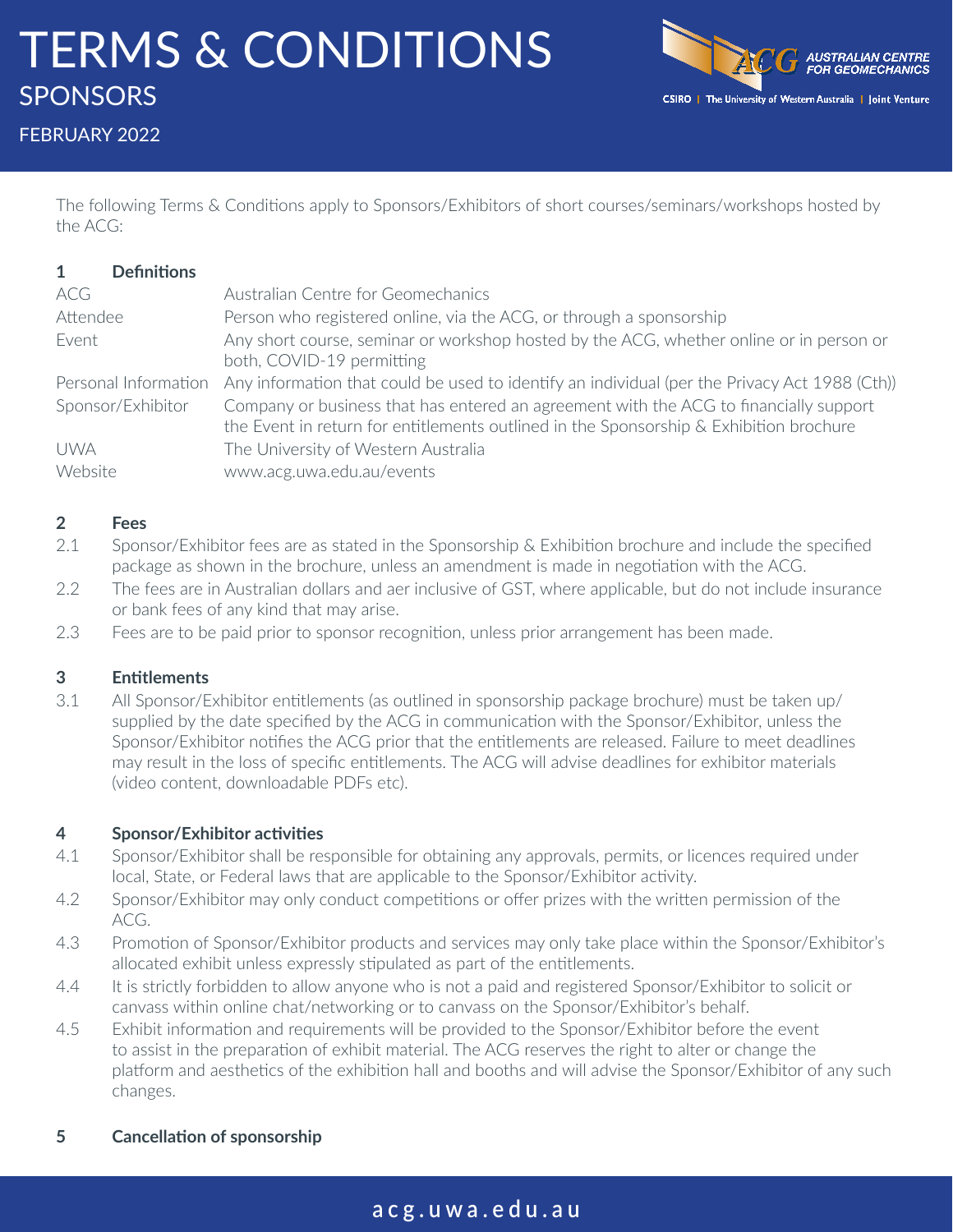- 5.1 The Sponsor/Exhibitor may request cancellation of their sponsorship in writing to the ACG. Any funds already paid will be rolled over to a future ACG event. A refund will not be issued.
- 5.2 Upon cancellation, the ACG shall be entitled to remove the Sponsor/Exhibitor's name, logo, and any other material relating to the Sponsor/Exhibitor from all event media. Due to the time constraints involved with the preparation of event material, the Sponsor/Exhibitor acknowledges that the ACG may be unable to remove or cover the Sponsor/Exhibitor's details upon cancellation.
- 5.3 Accordingly, the Sponsor/Exhibitor further acknowledges that the ACG may, at its discretion, continue to use this information after cancellation. However, the exhibit may be allocated to another Sponsor/Exhibitor at the discretion of the ACG.

## **6 Personal Information**

- 6.1 The ACG will use Attendee Personal Information in accordance with the UWA Privacy Policy (https://www.web. uwa.edu.au/privacy). The ACG supports the privacy principles contained in the *Privacy Act 1988* (Cth).
- 6.2 The ACG's primary use for Attendee Personal Information will be for documenting attendance at the Event. Attendees will only be contacted for future marketing if they have granted the ACG with permission to do so at the time of registration.
- 6.4 For Attendees based in the European Union and the United Kingdom, the ACG will use Personal Information in accordance with the General Data Protection Regulations (GDPR).

# **7 Photography and video**

7.1 The ACG may take photography and/or video during the event and may use either for promotional purposes.

## **8 Changes to Event**

8.1 The ACG reserves the right to make changes to the Event. This includes but is not limited to changes to the formats, dates, timing, and content of the event schedule and/or presentation and presenters.

# **9 Cancellation of Event**

- 9.1 The ACG reserves the right to cancel the Event at any time and for any reason and accordingly be released from their obligation to Sponsor/Exhibitors and their Attendees in accordance with these Terms & Conditions.
- 9.2 In the event of cancellation by the ACG, a full refund will be given.

# **10 Limitation of liability**

- 10.1 Sponsor/Exhibitor accepts liability for all acts and omissions of its employees, representatives, contractors, and agents, whether acting within or without the scope of their authority. Sponsor/Exhibitor agrees to indemnify the ACG against claims resulting directly or indirectly from the actions or omissions of Sponsor/Exhibitor or Sponsor/Exhibitor employees, representatives, contractors, and agents, whether within or without the scope of their authority.
- 10.2 Neither the ACG nor its agents or representatives will be responsible for any injury, loss, or damage that may occur to Sponsor/Exhibitor or to Sponsor/Exhibitor employees, representatives, contractors, or agents. Notwithstanding the indemnity hereby given, the Sponsor/Exhibitor acknowledges the risk allocations of this section are reasonable based on the understanding that the Sponsor/Exhibitor shall obtain, at its own expense, adequate liability insurance against any such injury, loss, damage, or destruction.
- 10.3 Notwithstanding the indemnity hereby given to the ACG, the Sponsor/Exhibitor must undertake to arrange appropriate liability insurance. Sponsor/Exhibitor shall ensure adequate liability insurance is maintained so as to cover all Sponsor/Exhibitor liabilities under these terms and conditions. The

# **acg.uwa.edu.au/events**